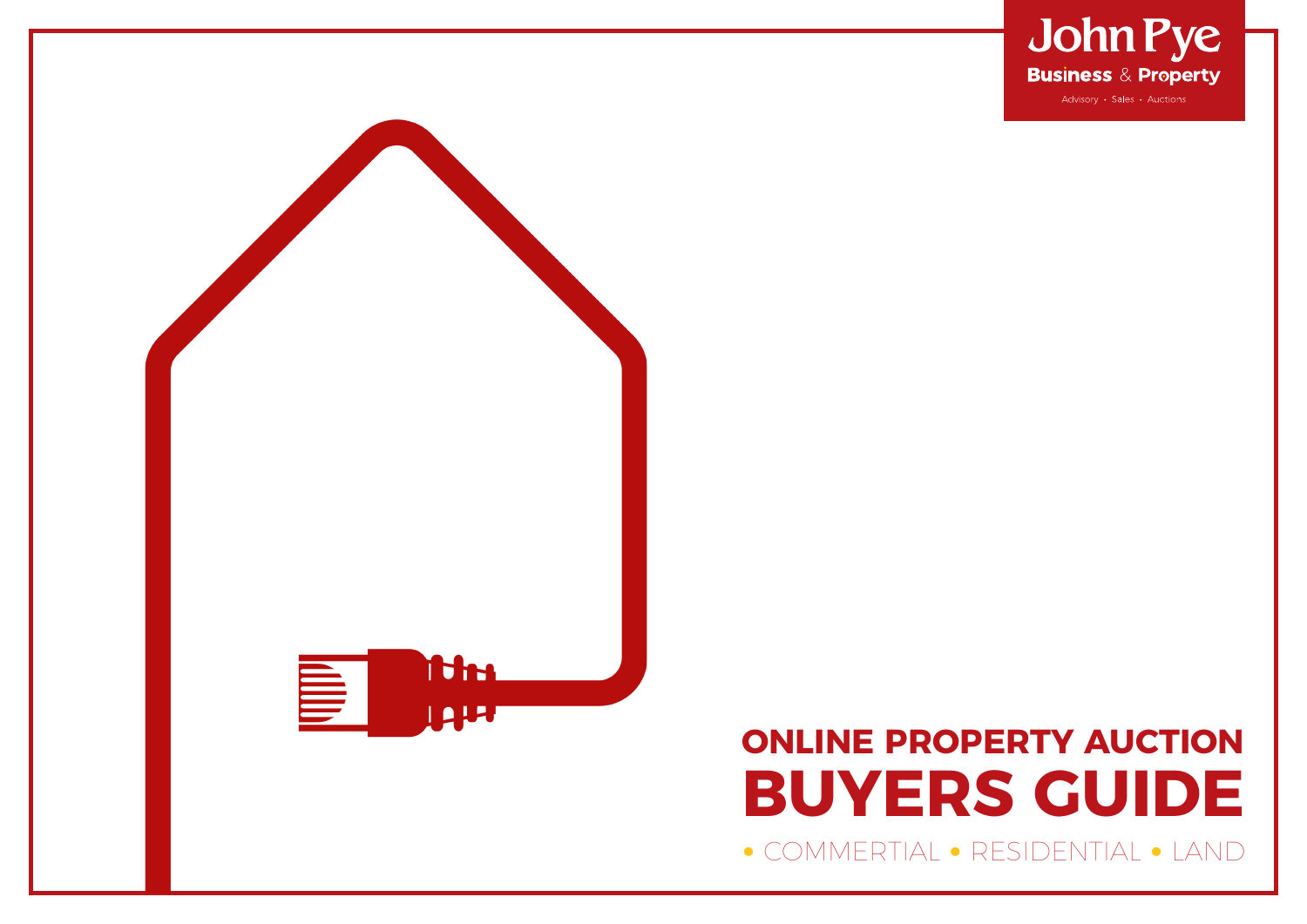

**Bid and buy from your desktop, tablet or mobile device... from clicks to bricks.**

Prior to Auction

- 1. Guide Prices
- 2. Property Viewings
- 3. Legal Documents
- 4. Legal Advice
- 5. Arrange Finance
- 6. Survey Property
- 7. Read and Understand all Terms & Conditions

### Page 02 Pages 03|04

Online Bidding & After Auction

- 1. Registration To Bid
- 2. Addendum
- 3. Bidding Process
- 4. Successful Bids
- 5. John Pye Property Fees
- 6. Completion

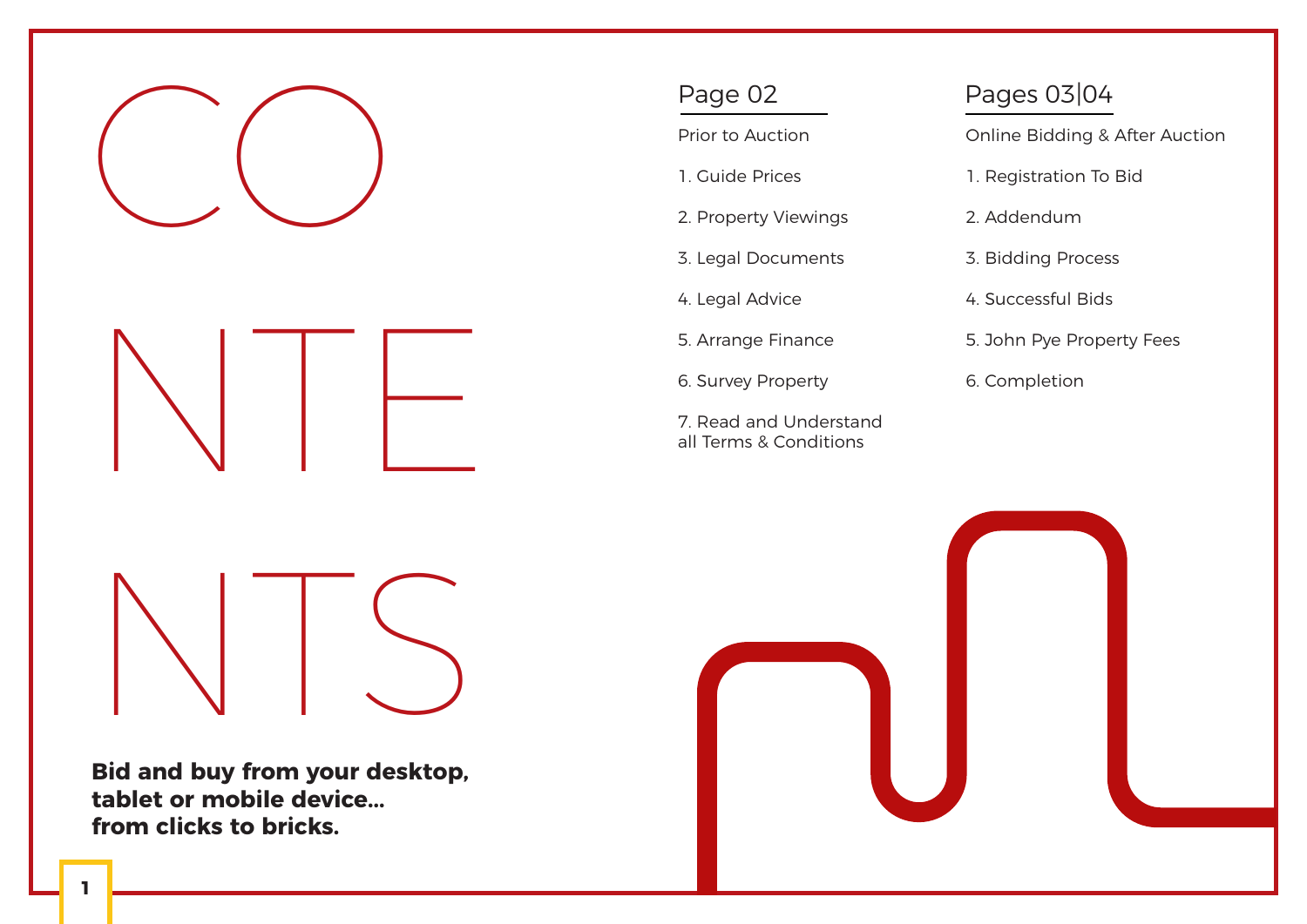# **PRIOR TO AUCTION**

#### **1. Guide Prices**

All properties featured within the auction catalogue are subject to a Guide Price and Reserve which is set before the auction begins. This catalogue will be available prior to the auction start date. Guide prices are subject to change and up to date guide prices can also be found on our website: www.johnpyeproperty.co.uk

#### **2. Property Viewings**

We strongly advise any interested parties to view a property before a bid is placed. Viewings will be co-ordinated as either open day viewings on specific dates or by prior appointment via the property team.

Call: 0115 970 6060 Email: property@johnpye.co.uk

#### **3. Legal Documents**

For each property the vendor's solicitors will prepare a legal pack. All property legal packs are available to download on our website: www.johnpyeauctiondocs.co.uk.

All legal packs will be made available to download at least 7 days prior to the online auction commencing.

#### **4. Legal Advice**

We recommend you obtain independent legal advice prior to bidding. Property legal packs and documentation should be passed to your legal adviser, who should be able to help you make an informed decision about the lot. Further information may be available from the vendor's solicitors prior to bidding.

#### **5. Arrange Finance**

It is important your finances are in place prior to bidding on a lot. If borrowing is required, the lenders may require a surveyor to undertake a valuation report prior to making a mortgage offer. It is important to make a mortgage application as early as possible, as successful bids are subject to 20 working days completion, unless stated otherwise.

You should discuss the nature of the auction sale and timescales with your lender.

We operate a two day online auction bidding process, affording buyers more time to arrange their necessary finances. Any successful bidder will be required to pay a 10% deposit of the purchase price within 24 hours of the online auction ending. With the balance being paid on completion

#### **6. Survey Property**

Have a surveyor look at the property, if necessary. Appointments can be made for the surveyor to access the property, please email or telephone John Pye Property with any such requests.

Call: 0115 970 6060 Email: property@johnpye.co.uk

#### **7. Read and Understand all Terms and Conditions**

It is important to read and understand all of the Terms and Conditions of the online property auction and legal documentation of the individual lots. The full Terms and Conditions can be found at: www.johnpyeproperty.co.uk

### **John Pye Business & Property** Advisory · Sales · Auctions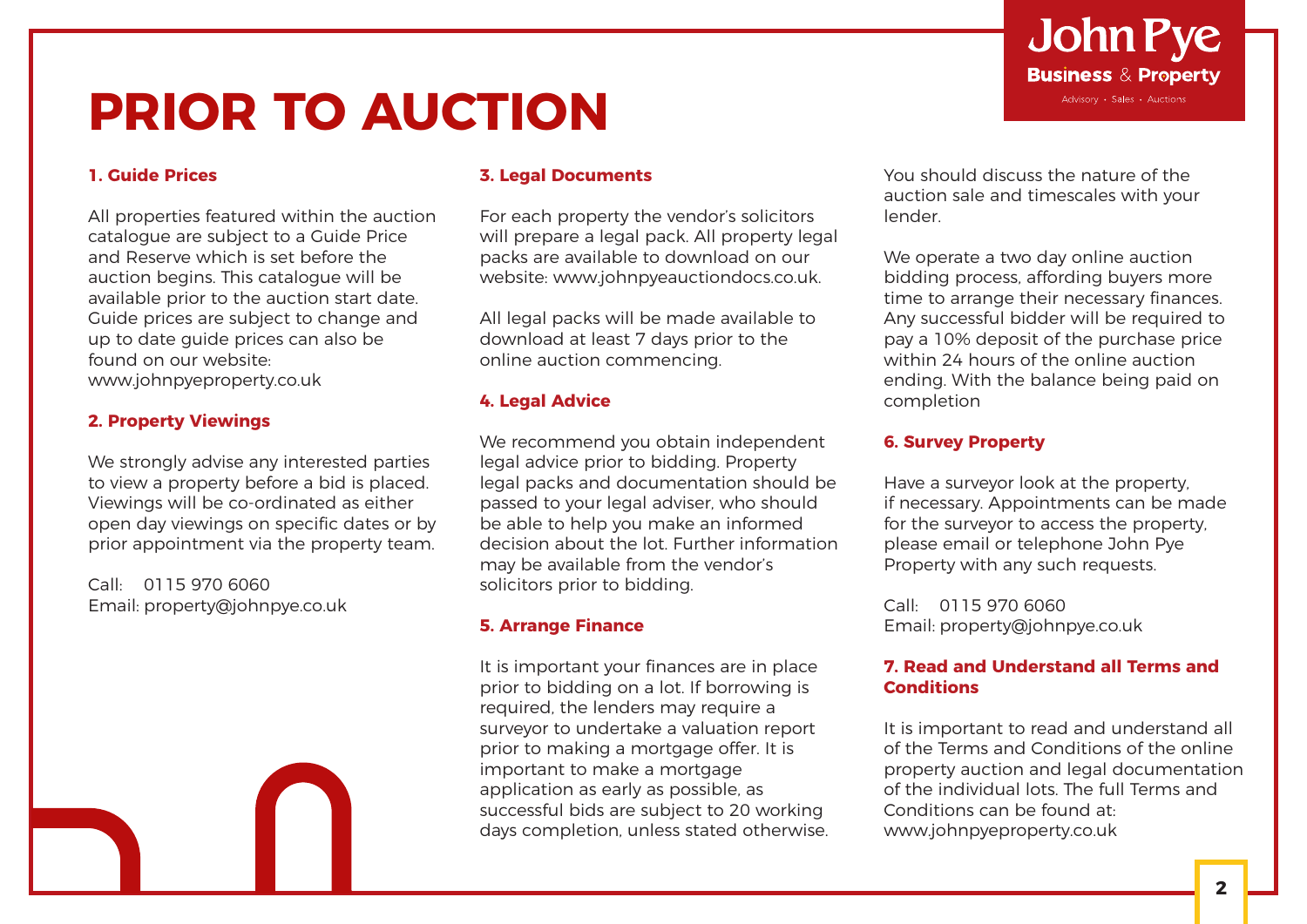# **ONLINE BIDDING & AFTER AUCTION**

#### **1. Registration To Bid**

Before bidding on any property during the online auction you must provide the following through our website:

- Registration of bidder
- Payment of refundable registration fee

www.auction.johnpyeproperty.co.uk

#### **Registration of Bidder**

In order to set up an online auction bidding account, each bidder must register and pay a refundable registration fee of £500 per auction.

You can register to bid on our website www.johnpyeproperty.co.uk.

You will be required to provide your name, address and contact details - you can provide your solicitor's details if you have them. The refundable registration fee can be paid at this stage, which will allow you to bid once the auction is live. The auctioneers reserve the right to increase the refundable registration fee at their discretion.

The registration fee is refunded if no property is purchased; it is also refunded if your bid is successful, once the property has exchanged contracts and we are in reciept of the deposit (which includes the buyer's premium).

#### **2. Addendum**

Before the start of the online auction, all bidders should check the addendum, this will detail any changes to the property online auction catalogue details. The addendum can be found at www.johnpyeproperty.co.uk.

#### **3. Bidding Process**

The bidding process will take place typically over a two day online property auction. Bidding on all lots will begin at the same time.

All lots will be offered for sale subject to an undisclosed reserve price, unless stated otherwise.

When bidding begins, bidders can bid on lots once the refundable registration fee has been paid.

The online auction will conclude with a staggered finish of 10 minute intervals per lot. Once this time has elapsed and the 3 minute rule has been applied, the virtual gavel will effectively fall and the sale will close.

#### **3 Minute Rule**

This rule mirrors the principals of a live traditional auction whereby an auctioneer will still entertain bids from interested parties, enabling all bidders to lodge their interest.

In the event of last minute bids a 3 minute rule will apply. This 3 minute rule stipulates any party who bids online within the last 3 minutes of any Lot's scheduled closing time will trigger an automatic extension of a further 3 minutes of online bidding. This 3 minute trigger will continue until 3 minutes has elapsed without any further competing bids and a winning bid is achieved.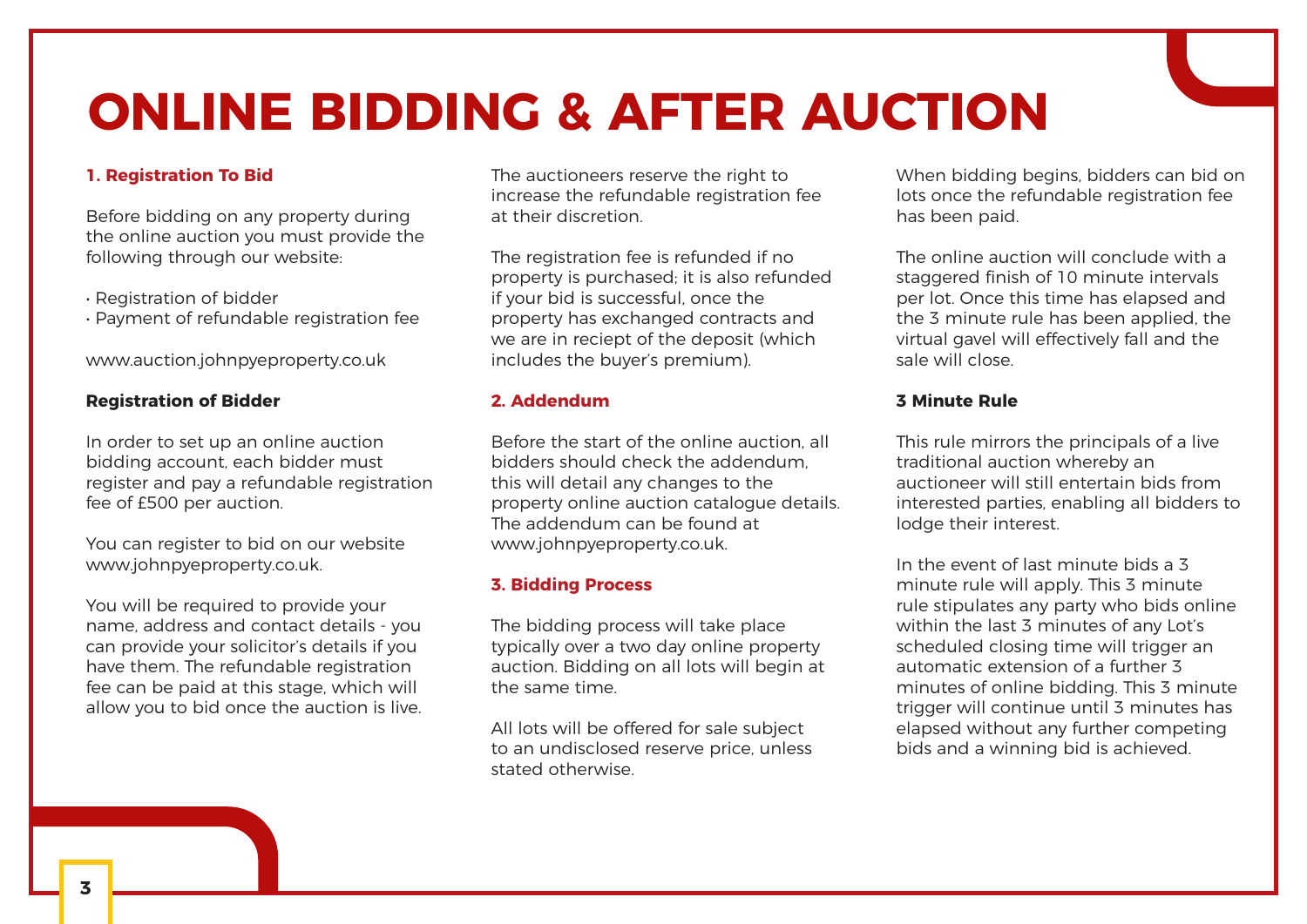

#### **Reserve Not Met**

If the reserve has not been met the auctioneer may then invite interested parties to engage in the submission of revised bids and the reserve price may be disclosed at this stage. Sales can still be agreed after the auction if a price can be agreed with the seller.

#### **4. Successful Bids & 10% Buyer's Payment**

Once the online auction has concluded and the time has elapsed, the successful bidder has won the lot by law. At this point your identification must be verified and the 10% buyers payment of the final auction purchase price (made-up of the deposit and buyer's premium) must be paid within 24 hours of auction end.

#### **Proof of Identification**

Satisfactory proof of identity must be proved within 24 hours of bidding ending, otherwise we cannot accept your bid and you may be banned from bidding again.

Two forms of identification will be required from the winning bidder, including photo ID ( passport or driving licence) AND proof of your address (bank statement or utility bill - no more than three months old).

Alternatively, your solicitor can write to us confirming your identity. All proof of identity used will be subject to satisfactory verification by John Pye & Sons Ltd.

#### **10% Buyer's Payment\***

The 10% buyer's payment (made-up of the deposit and buyer's premium) must be made by online transfer only. The minimum buyer's payment is £6,000.

#### **\*10% BUYER'S PAYMENT EXPLAINED**

As a basic example: Auction purchase price £165,000 = 10% Buyers Payment of £16,500\*

\*10% Buyers Payment breakdown: Buyer's Premium 2.5% = £4,125 inc VAT, Deposit of £11,875 Leaving £153,125 to complete.

Failure to pay within the allocated time (24 hours of auction close) may result in your winning bid being withdrawn and potentially offered to other buyers. The seller has the right to pursue you for the proceeds of sale should you fail to pay.

#### **5. John Pye Property Fees**

John Pye Property Buyer's Premium is charged at 2% (minimum £3,600) inc. VAT of the purchase Price. The buyer's premium will be included in the 10% buyer's payment payable within 24 hours.

Failure to pay will result in losing the registration fee and you may be banned from bidding again.

#### **6. Completion**

Completion will occur within 20 working days from the end of the auction, unless specifically stated otherwise in the special conditions of sale in the legal documents. The full balance of sale will be payable on completion of the sale and will be co-ordinated through all designated solicitors.